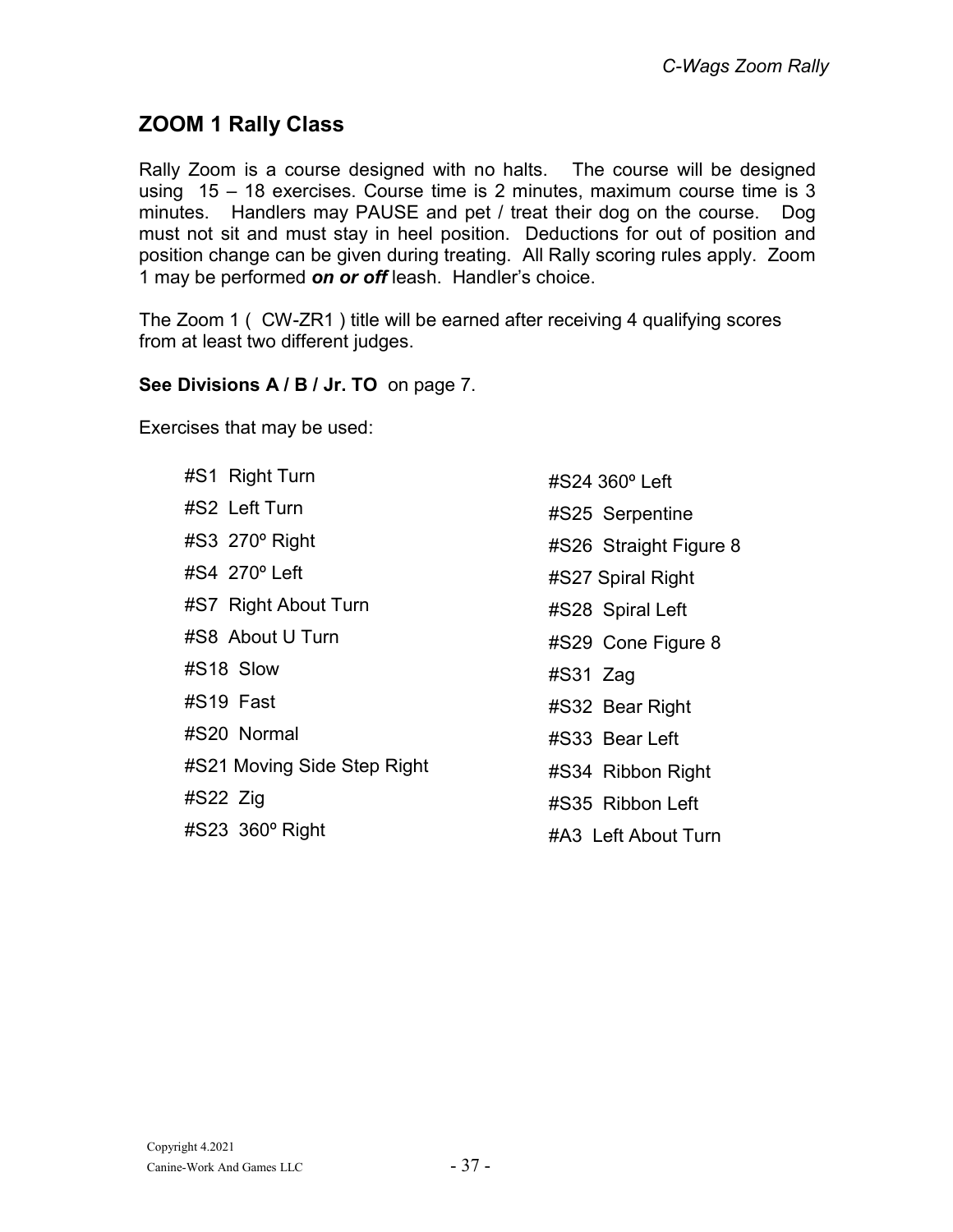# Zoom 1.5 Rally Class

Rally Zoom 1.5 is a course designed with no halts. The course will be designed using 15-20 exercises with at least 6 exercises coming from the Zoom 1.5 class. Course time is 2 minutes, maximum course time is 3 minutes. Handlers may PAUSE and pet / treat their dog on the course. Dog must not sit and must stay in heel position. Deductions for out of position and position change can be given during treating. All Rally scoring rules apply. Zoom 1.5 must be performed offleash.

The Zoom 1.5 ( CW-ZR1.5 ) title will be earned after receiving 4 qualifying scores from at least two different judges.

### See Divisions A / B / Jr. TO on page 7.

In addition to any exercise from Zoom 1 class, the following exercises may be used:

#A9 Jump (may be used as 2 consecutive jumps with a total of 3 jumps)

#A10 Off-set Figure 8 (from Advanced)

#A11 Cloverleaf figure 8

- #P3 Double Left About
- #R2 Circle Right
- #A23 Stand Walk Around
- #A24 Stand Leave Dog
- #A17 Call to Heel
- #A18 Return to Dog
- #A21 Zig Zag Right
- #A22 Zig Zag Left